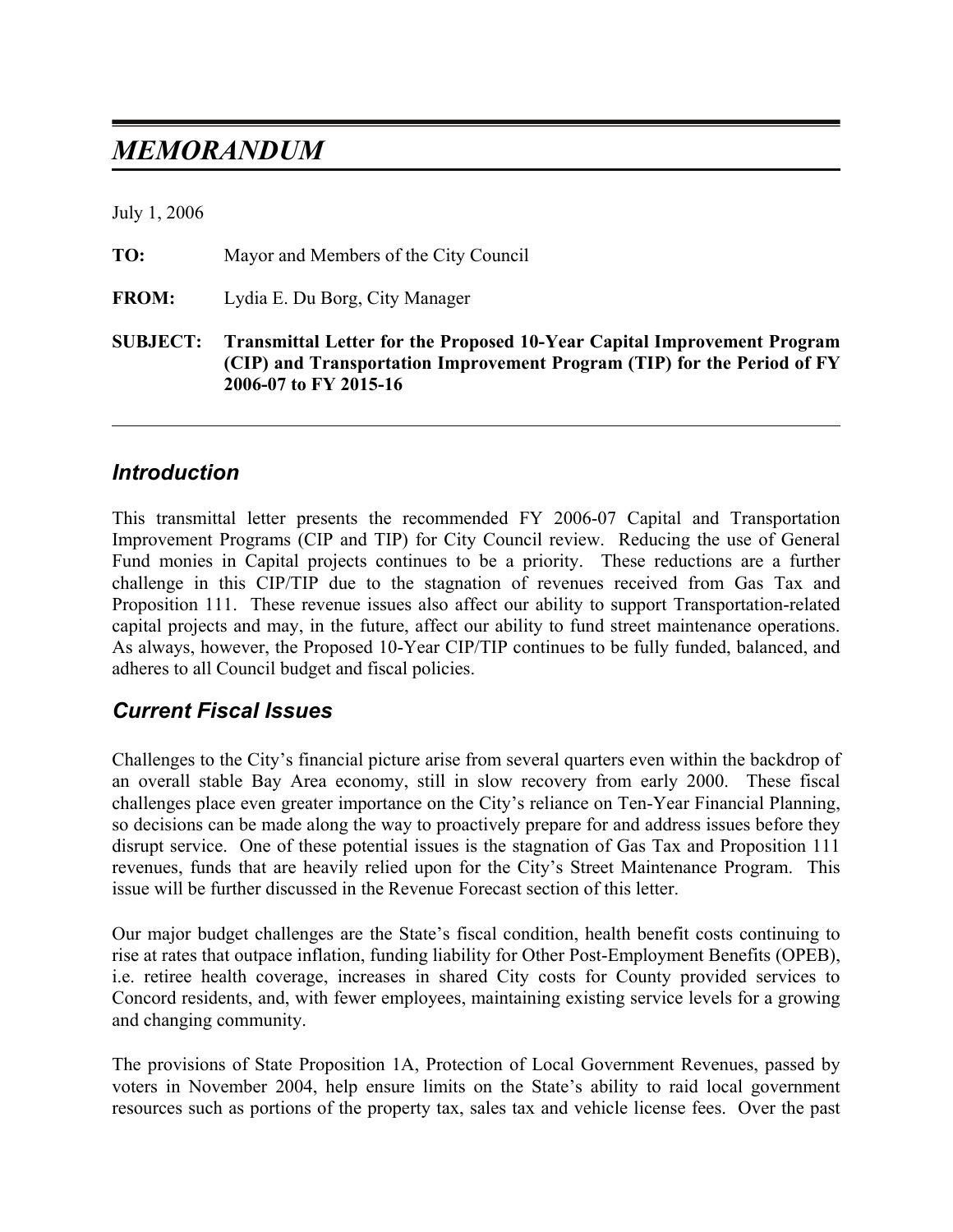two years, State payments extracted for the Educational Revenue Augmentation Fund (ERAF) from the City's General Fund and Redevelopment Agency totaled \$5.6 million. Proposition 1A protects the General Fund from future take-aways unless the State determines a "fiscal hardship" exists. While the Proposition 1A addresses General Fund tax revenue sources, it leaves Redevelopment Agencies vulnerable to future State raids. Any significant reduction in Redevelopment revenues will negatively impact the City's budget.

### *Economic Assumptions*

While the national economy faces many of the same concerns as it has over the past few years, i.e., expanding federal and trade deficits, the war in Iraq, terrorist threats, extremely high oil prices, and increasing interest rates, the economy is still growing, though at a slower rate. The Federal government is still grappling with the same issues that it has in the past. In its efforts to bring its own budget under control, local programs such as the Community Development Block Grant (CDBG) funding may be further curtailed.

The State is still dealing with its deficit problems and has had the advantage of "growing" out of a portion of it. Unfortunately, the State is still facing many issues as has been discussed above and it has not yet fixed its structural budgetary problems to bring its operating revenue estimates in line with its operating expenditures for its programs.

Proposition 1A has helped to "normalize" the States financial relations with the local governments, though there is always the potential of further raids on local resources. Redevelopment funds are especially vulnerable.

The Bay Area is pulling out of its "dot.com" recession, albeit slowly, though cost of living in the Bay Area is still a major concern. For the City of Concord, the revenue projections were developed using a cautious optimism reflecting very conservative growth estimates for FY 2006- 07.

### *Revenue Assumptions*

As with all City revenue funds and in keeping with Budget and Fiscal Policies (Attachment A), the CIP/TIP revenues and costs are balanced over the 10-Year period. All 10-Year revenue allocations and balances are shown in the FY 2006-07 Operating Budget. The revenue assumptions and the 10-Year balancing of the Gas Tax (Fund 260), Proposition 111 (Fund 261), Measure C (Fund 472), Measure J (Fund 475), AB2928 (Fund 476), OSIP (Fund 420), and all the Parkland Funds (Funds 450, 451 and 452) are also incorporated into the annual CIP/TIP process and will be discussed here. The 10-Year fund balance for these funds is shown behind Tab "**Fund Allocation-Balances**" in this binder. All fund allocations are shown separately behind the same Tab.

**OSIP** and **Parkland** revenues have increased significantly in the 10-year forecast, primarily due to the Council's foresight in approving increases to these developer fees. These fee increases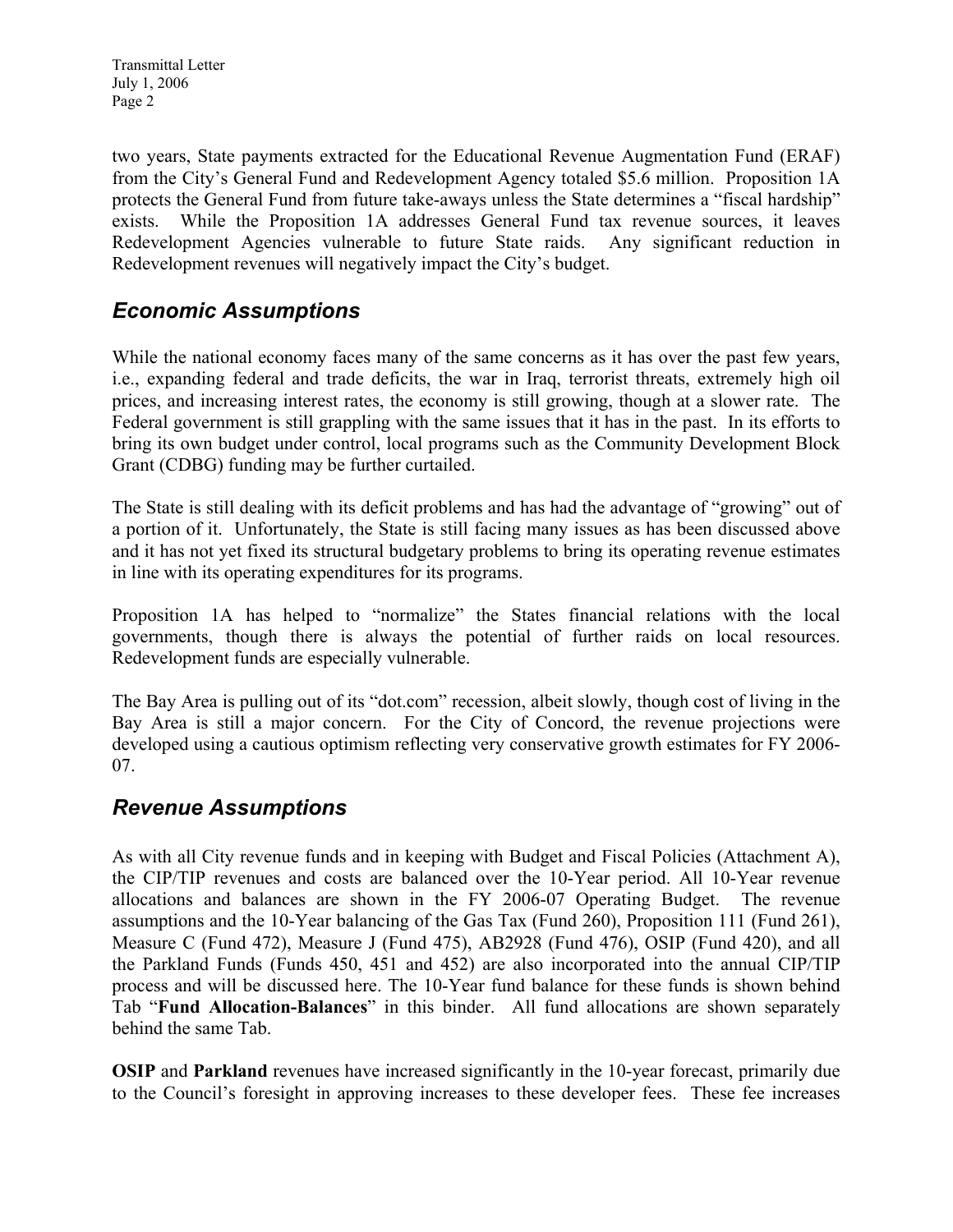went into effect in July of 2005 and were based on the findings of two studies done last fiscal year. OSIP fees were set at the new level as of last July, while Parkland fee increases are being phased in over a five-year period. Over the 10-year plan, the increase to OSIP fees results in an average increase of over \$575,000 annually to the OSIP fund. For Parkland fees, the average annual increase is nearly \$549,000. Details of the OSIP and Parkland revenue assumptions for the 10-Year period have been included behind the "**Revenue Assumptions**" Tab. These forecasts are derived by staff from Building, Engineering and Neighborhood Services, Planning and Economic Development, Public Works, and Finance and Management Services.

*These increases have a significant impact on the City's ability to maintain infrastructure. The OSIP increases will allow for significant transportation projects, several of which are noted in the "Discussion of the 2006/07 CIP/TIP" section of this document. While OSIP revenues are not interchangeable with Gas Tax and Proposition 111 funds, the only alternative funding for those projects shown in the Discussion would be Gas Tax, Proposition 111, or General Fund. Obviously, with the limitations of these funds, these projects could not be done without these increased OSIP revenues.* 

Previous levels of Parkland Fee revenues barely covered recurring park infrastructure costs. With the new fee implementation, those recurring costs are funded at \$400,000 annually (PR-804). In addition, PR-803 is being proposed as a holding account for park infrastructure improvements identified in 2005 Parkland Fees Study, which identified \$100 million in planned improvements to park facilities and buildings. Again, the increased fees passed by Council last July allow not only maintaining our parks at the current level, but improving them as well.

Staff also developed the revenue assumptions for the following funds:

- **Gas Tax** (Fund 260) and **Proposition 111** (Fund 261): It was determined that revenues from these two funds have essentially been static for the past 5 years. Therefore, the projected inflationary increase was reduced from 2.5% annually to 1.5% annually. These revenue sources are not keeping pace with inflation while cost increases in the City's street maintenance program are increasing ahead of inflation, primarily due to increased operating costs associated with health benefit costs, etc., and increases in asphalt costs related to the rising cost of oil and related petroleum products. In other words, either additional revenue sources will have to be found or costs will have to be reduced in future years of the street maintenance program in order to keep it whole. A thorough review of those costs will be conducted in the next CIP/TIP budget cycle.
- **Measure C Local** (Fund 472): This is a Contra Costa County <sup>1</sup>/<sub>2</sub> cent sales tax fund which finance transportation and road construction programs within the County. The revenues are distributed to cities by formula. Since these revenues are tied to sales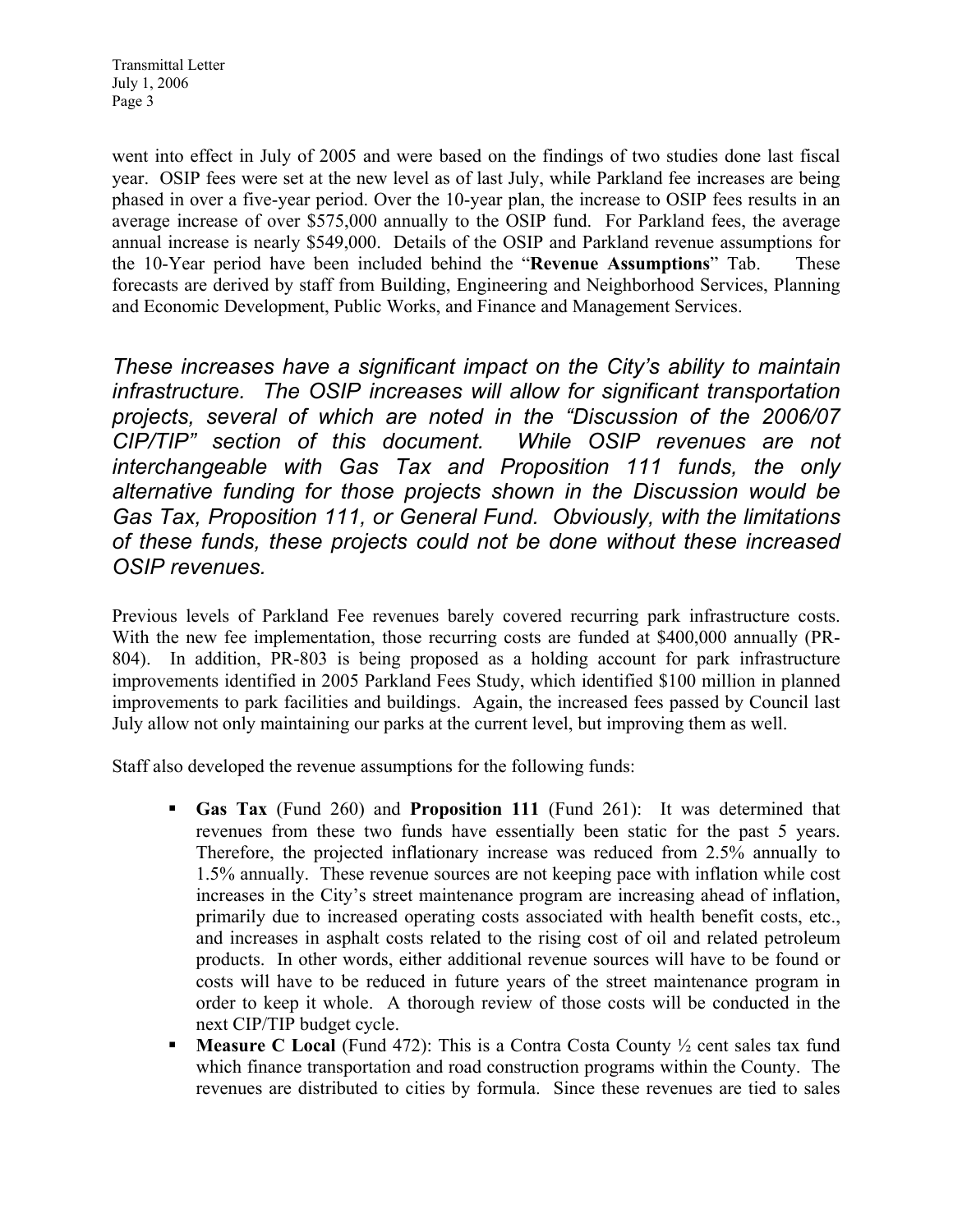tax revenues, the same assumptions were used to forecast Measure C as were used in the Operating Budget to forecast sales tax, that is, a conservative 3.5% annually through 2008-09.

Measure C was only authorized through FY 2008-09 as these funds sunset at the end of that fiscal year. The reauthorization of Measure C funding required voter approval as a ballot measure, and was passed by voters in November 2004. That reauthorization, Measure J, is discussed below.

 **Measure J** (Fund 475): On August 3, 1988, the Contra Costa Transportation Authority unanimously passed and adopted Ordinance No. 88-01 (the Contra Costa Transportation Improvement and Growth Management Ordinance). The purpose of the ordinance was to impose and collect a retail and transactions tax (sales tax) at the rate of one-half of one-percent (0.5 %) in the incorporated and unincorporated territory of Contra Costa County. As required under the Local Transportation Authority and Improvement Act (Public Utilities Code section 180000 et seq.), the revenues derived from the sales tax may be expended for "for the construction and improvement of state highways, the construction, maintenance, improvement, and operation of **local streets, roads, and highways**, and the construction, improvement, and operation of public transit systems." Ordinance No. 88-01 was approved by voters on November 8, 1988, and became operative on April 1, 1989. The imposition of the sales tax was currently set to expire on March 31, 2009. Under the Act, a sales tax may be continued in effect if a county transportation authority adopts a tax ordinance by two-thirds vote and the imposition of the tax is later approved by county electors voting on the measure at an election. On May 26, 2004, the Contra Costa Transportation Authority unanimously passed and adopted Ordinance No. 04-02, which amends Ordinance No. 88-01 and continues the existing half-cent sales tax, subject to voter approval. The sales tax would continue for an additional twenty-five years, starting on April 1, 2009 and continuing through March 31, 2034.

This extension, Ballot Measure J, was passed in the November 2004 general election. We have forecast Measure J "return to source" funds to start at \$1,638,000 in 2009-10, with the same conservative 3.5% increase for each year thereafter, following the forecast for sales tax.

These funds are the main sources of revenue for the City's street maintenance and rehabilitation programs and projects. As was done last year, we have used much of the Gas Tax, Prop. 111, and Measure C funds to offset the General Fund in Street Maintenance operations. Project 1199, Street Maintenance, was created to capture these offset amounts, thereby reducing the street maintenance impact on the General Fund. Many of the Street Landscaping and other TIP projects that were moved to the "Unfunded" category in the FY 2003-04 CIP were moved in order to use their funding for the first 10 years of Project 1199. However, even with the passage of Measure J, the eroding buying power of Gas Tax and Prop. 111 funds may still leave a gap in the street maintenance budgetary needs in future years.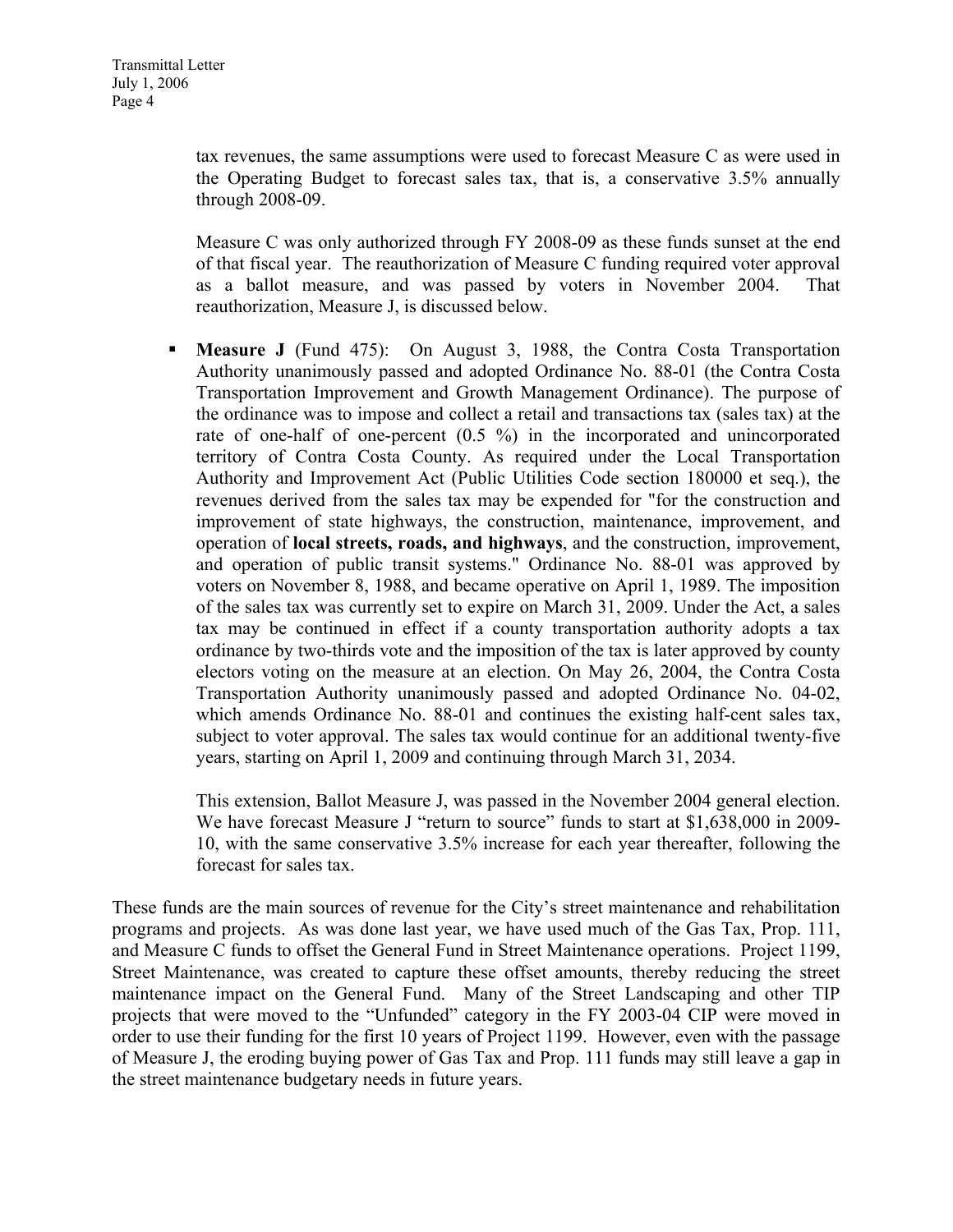## *Project Prioritization Criteria*

In all budgetary processes, projects-needs compete for finite resources. In order to recommend the effective allocation of these funds, staff relies on priorities for funding established in the CIP/TIP. These prioritization criteria, in keeping with out stated Mission, Vision, Values, include (1) public safety, (2) neighborhoods, (3) revenue enhancement, and (4) infrastructure preservation-enhancement. In our review and recommendation on projects this year, we have also considered those projects that require an inordinate amount of City matching funds and those projects with high incremental operating cost increases. Too much of a General Fund commitment in Operating Costs could make a project ineligible at this time.

### *CIP/TIP Process*

As with other fiscal programs and policies within the City of Concord, (e.g., Performance Based Budgeting, Pay for Performance, and the Operating Budget itself), the CIP/TIP is recognized statewide as an excellent and innovative program. Once again, the California Society of Municipal Finance Officers (CSMFO) recognized the City of Concord's CIP/TIP through their Award of Excellence in Capital Budgeting (Attachment B) for our FY 2005/06 CIP/TIP submittal. The City of Concord achieved this award due to the policies that the Council has implemented over the past several years. Two of the specific policies/practices which lead to the award are 1) 10-Year planning and 2) the inclusion of incremental operating costs associated with project proposals (i.e., fully loaded cost). These policies have clearly proven their effectiveness more than ever during the current constrained budget situation.

The CIP/TIP Process began in early October with the drafting of the CIP/TIP Process Schedule (See Attachment C). Engineering Services staff coordinated this schedule with the Operating Budget Process Schedule prepared by Finance Department staff. Leisure Services staff reviewed the schedule for coordination with the Parks, Recreation and Open Space Commission schedule. This Commission annually reviews parks-related projects. In addition, Planning and Economic Development staff reviewed the schedule for coordination with the Planning Commission schedule. This Commission annually reviews the CIP/TIP for consistency with the General Plan, as mandated by State law.

Engineering Services staff held a kick-off meeting in early November to bring the CIP/TIP Committee together and lay out the plan. The CIP/TIP Committee consists of the City Manager, all Department Heads, and key program managers from all departments. The Committee members were given all the forms and information necessary to submit their Capital and Transportation project proposals. Changes or updates to Council policy or direction are also discussed at the meeting.

The project data were submitted and entered into the CIP/TIP database. After each draft was completed, the CIP/TIP Committee met to discuss the proposed 10-Year Plan. By the time the second draft was completed, committee members had given significant time and effort searching for alternate funding sources to relieve the General Fund and support maintenance operations.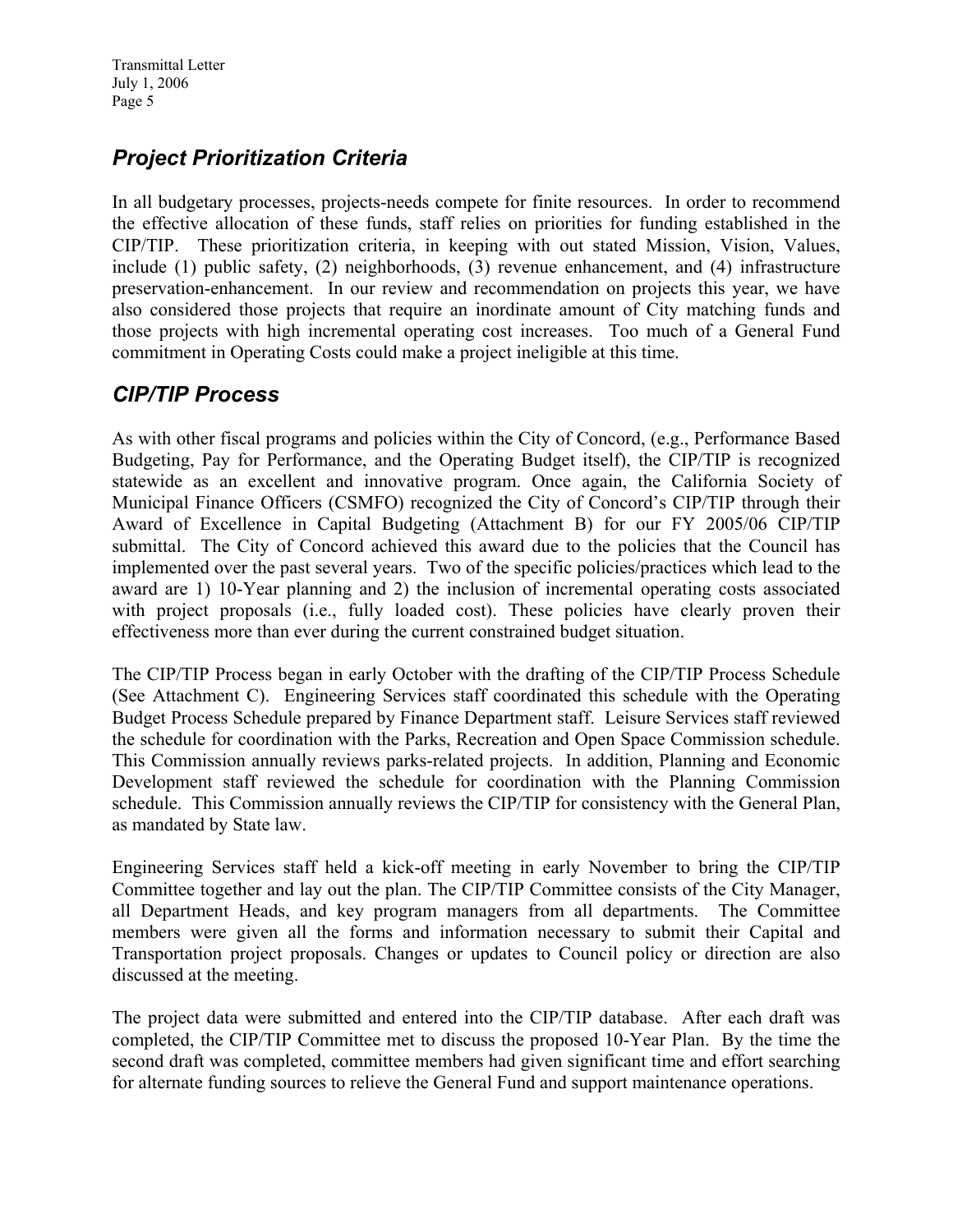## *CIP/TIP Binder Organization*

This CIP/TIP binder contains a great deal of information about the two programs. In order to facilitate its use, it may be helpful to know where to look for various data. The following Tab references may be of special interest:

- "Project Appropriations" contains a summary of each project by category and contains project number, project name, year(s) of funding, and source(s) of funding. It provides a subtotal of each category cost, as well as individual CIP and TIP totals. It provides the best "snapshot" of the 10-Year Plan projects.
- "Fund Allocation-Balances" has two parts. The first is a summary of all funding source totals for the entire 10-Year Plan. The second shows the revenue allocation, allocations and fund balances of the major capital funding sources over the 10-Year Plan.
- "Completed Projects" shows all the projects completed in FY 2005/06.
- "CIP" and "TIP" sections are divided into their respective sections-tabs based upon the City's identification of Major Categories of Capital Improvement. These categories are as follows:

#### **CIP Categories**

- $\triangleright$  Building and Grounds
- $\triangleright$  Community Block Grant
- $\triangleright$  Drainage and Stormwater
- $\triangleright$  Golf Course Enterprise
- $\triangleright$  Miscellaneous Projects
- $\triangleright$  Parks and Recreation
- $\triangleright$  Pavilion Enterprise
- $\triangleright$  Redevelopment Agency

#### **TIP Categories**

- $\triangleright$  Annual Programs
- $\triangleright$  Local Streets and Roads
- $\triangleright$  Traffic Signals
- $\triangleright$  Undergrounding
- *A separate category of "Unfunded Projects" contains those projects which were removed from the capital budget in 2003-04 in order to balance the 10-Year Plan, or projects that have since*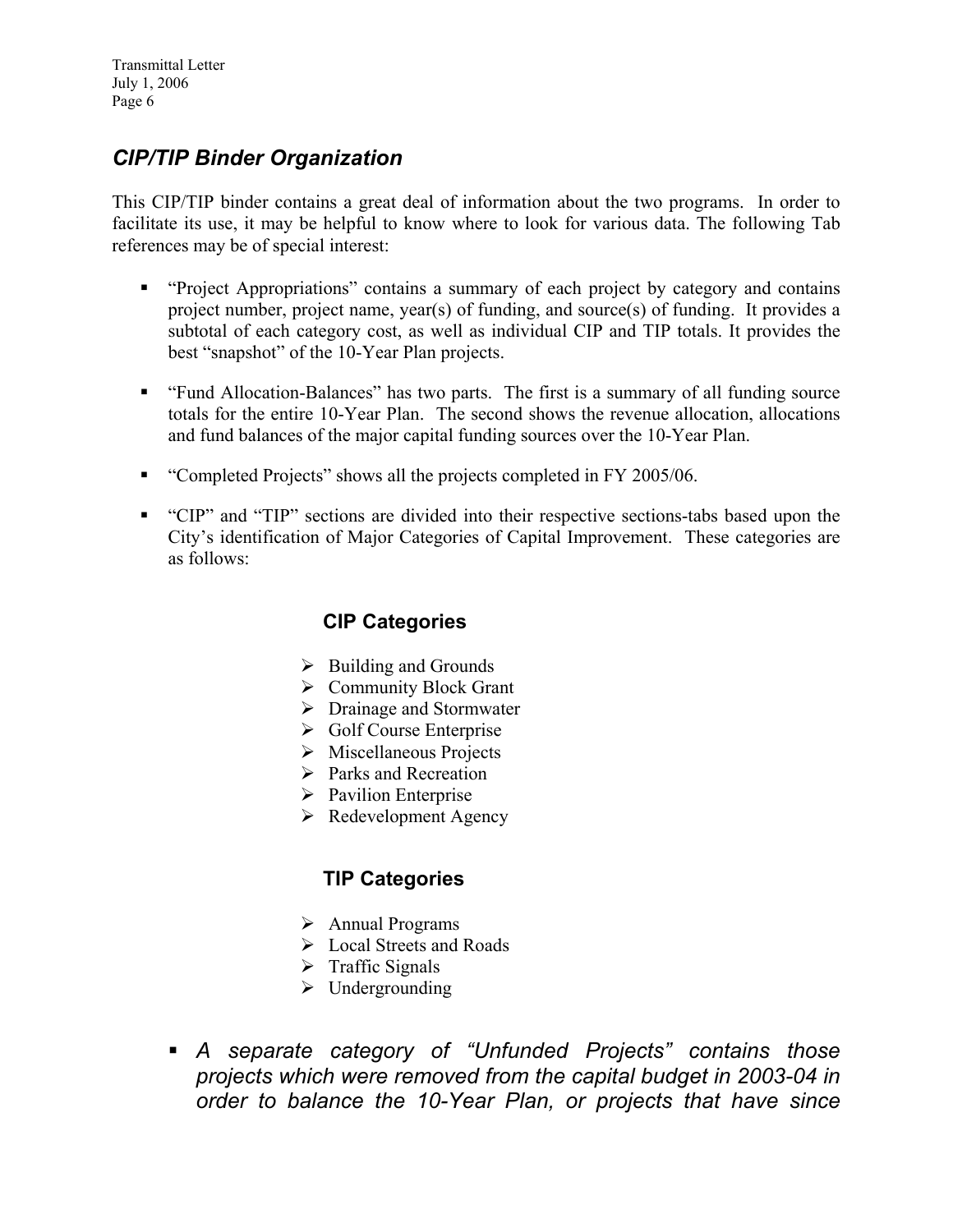*been identified as community needs for which no funding is currently available.* 

- *"Appendices" contains several sections of information helpful to understanding and using this document. Included are:*
	- ¾ "Glossary" of acronyms, terms, and some of the major funding sources used throughout this document.
	- $\triangleright$  "Index to Projects" where the projects are listed in both project name order (green pages) and in project number order (blue pages) to make it easier to locate specific projects.
	- ¾ "CDBG Zone Map" and "Parkland Districts Map" each provide a map of the City divided into the appropriate sections for the respective map.
	- ¾ "Revenue Forecast" which provides the details for the proposed 10-Year revenue forecast for the following funding sources: Measure C, Measure J, Gas Tax, Proposition 111, OSIP, and Parkland.

### *Discussion of the 2006/07 CIP/TIP*

The major improvement categories for the CIP/TIP are listed under the "CIP/TIP Binder Organization" section of this transmittal. Requests for FY2005-06 project funding are shown in graphical representation in Figure 1 and as total dollars in Figure 2.



**Figure 1**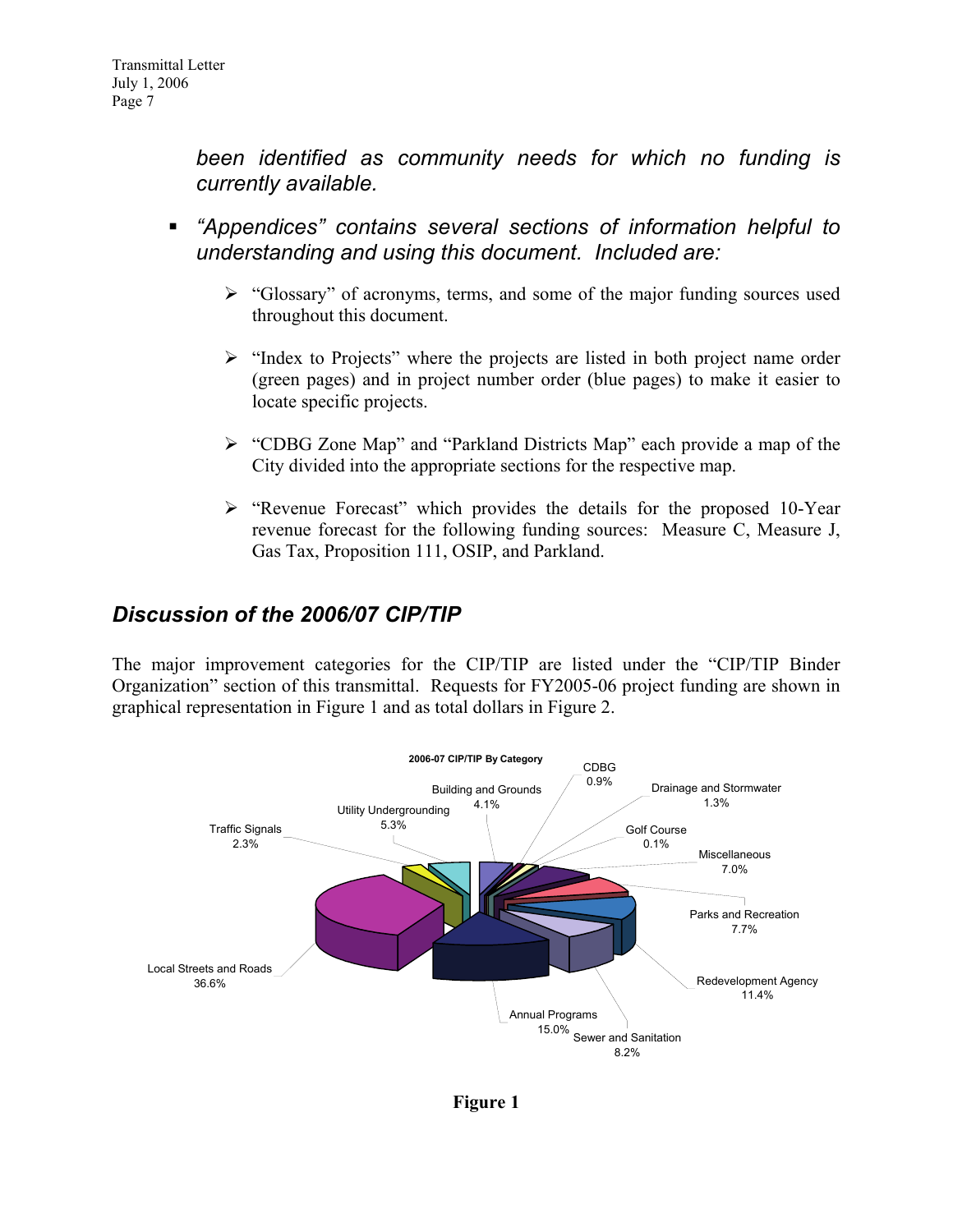|                                              | in \$000's  |
|----------------------------------------------|-------------|
| Category                                     |             |
| CIP-Building and Grounds                     | S<br>1,285  |
| <b>CIP-Community Development Block Grant</b> | \$<br>295   |
| CIP-Drainage and Stormwater                  | \$<br>396   |
| CIP-Golf Course                              | \$<br>38    |
| CIP-Miscellaneous                            | \$<br>2,196 |
| CIP-Parks and Recreation                     | \$<br>2,424 |
| CIP-Redevelopment Agency                     | \$<br>3,583 |
| <b>CIP-Sewer and Sanitation</b>              | \$<br>2,560 |
| <b>TIP-Annual Programs</b>                   | \$<br>4,693 |
| TIP-Local Streets and Roads                  | \$11,463    |
| TIP-Traffic Signals                          | \$<br>736   |
| <b>TIP-Utility Undergrounding</b>            | S<br>1,659  |
| TOTAL                                        | \$31,328    |

#### **Figure 2**

Within the above categories are the following new projects for FY 2006/07:

- **PJ 2035 ADA Transition Plan Update** is proposed to evaluate City facilities and programs, including sidewalks, curb ramps, and pedestrian-related traffic signals, for ADA accessibility; and to develop prioritized list of needed work (according to priorities set forth in state and federal disability laws), with cost estimates and description of work needed for each location. The prioritized list will be used to determine the work to be performed annually on sidewalks, curb ramps, parks, and City facilities and programs, to eventually address all deficiencies. The Update will include extensive public participation and is scheduled for completion in early 2007.
- **PJ 2038 Server & Telephone Room Halon System Replacement, Air Conditioning and Access Control** is proposed to replace existing Halon system with an appropriate replacement system supporting both the Telephone room and server room. In addition this project would replace / renovate the existing basement air conditioner to meet the sealed room requirement of the fire extinguisher system and provide adequate backup for the server room. The old air conditioner failed, resulting in a thermal shutdown of all servers and associated equipment housed in the server room. This project would also install a Card Key system on all Wing C exterior doors and relevant sensitive interior doors and obtain a UPS system capable of providing sufficient battery run-time to keep City business systems functioning when the existing emergency generator fails.
- **PJ 2039 Police Department Community Service Desk Security Enhancements** would enhance Police staff safety while still providing efficient customer service to citizens.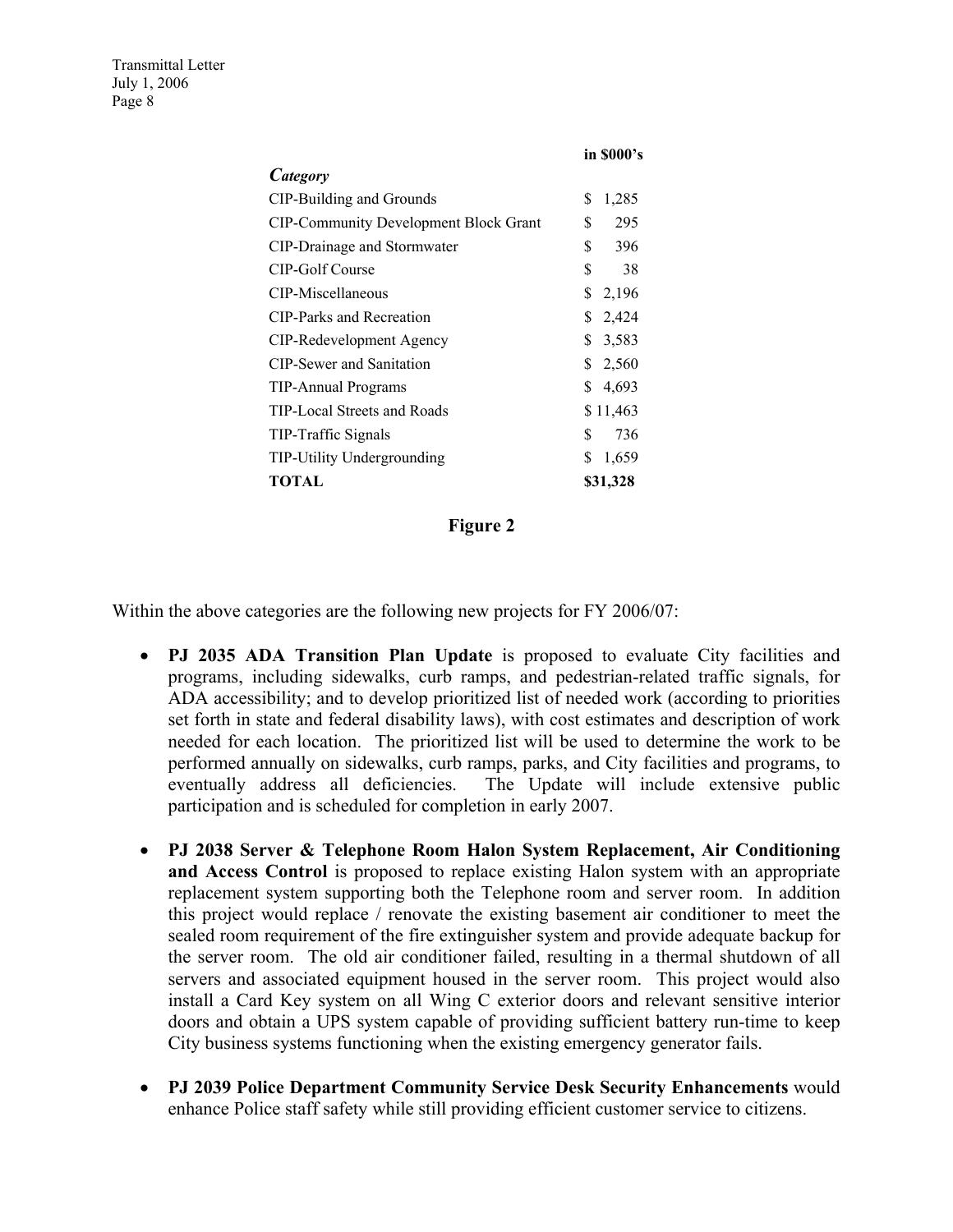- **PJ 2040 Drainage Studies** will fund various studies as necessary to determine solutions to drainage complaints throughout the City. Once the study is complete, the solution may be effected through Maintenance repairs or a new CIP project, subject to funding.
- **PJ 2034 Ygnacio Valley Road Landslide Repair and Restoration** will repair 1,000 ft. of roadway along eastbound Ygnacio Valley Road in the area of Cowell Road heavily damaged by a landslide brought on by heavy winter storms. In addition, staff has secured an additional \$4.6 million in Federal Highway Administration (FHWA), \$1.1 million for emergency repairs of the roadway, and \$3.5 million towards the excavation of two keyways at the base of the slide and mid-slope with associated drainage improvements to stabilize the hillside. The additional \$1.1 million appropriation for this project is for the City's matching funds to the Federal grant.
- **PJ 2049 Bailey Road Traffic Improvements** is proposed to implement necessary **t**raffic improvements at the intersections of Bailey Road/Myrtle Drive and Bailey Road/ Concord Boulevard which were identified as mitigation measures in Environmental Impact Reports approved by the City of Pittsburg and Contra Costa County. In the cumulative project scenario for all project EIRs, both intersections degrade to a Level-of-Service "F" without the proposed improvements.
- **PJ 2050 Downtown Streetscape and Lighting** will increase the pedestrian lighting levels and determine a solution for the uplifting bricks which will improve security and enhance pedestrian safety. This project will address the lighting issues for the globe lights and is **not** related to the Downtown Landscape and Lighting District.
- **PJ 2051 Concord Avenue/SR 242 SB Off-Ramp Additional Right Turn Lane** is a proposed OSIP funded project that will enhance access from SR 242 and improve traffic flow on the local street system, especially Commerce Avenue. It will need to be coordinated with CCTA.
- **PJ 2052 Concord Boulevard Sidewalk (Farm Bureau Road to Sixth Street)** will improve pedestrian connectivity from BART and downtown to Kirker Pass Road, provide access to the local transit system and enhance pedestrian safety for the school children along this minor arterial. This proposed funding for this project includes a Regional Bicycle and Pedestrian Grant (\$800,000) and OSIP funds (\$400,000).
- **PJ 2053 Waterworld Parkway Bridge over Walnut Creek** enhances access to I-680 and SR 242 and improves traffic flow on the local street system. The project will require receiving grant funds, such as Measure J, as the total project cost is in excess of \$12,000,000. The \$75,000 of RDA funds proposed in this phase of the project is for a traffic study to be conducted in FY 2006-07 to find the best alignment over the Walnut Creek Channel.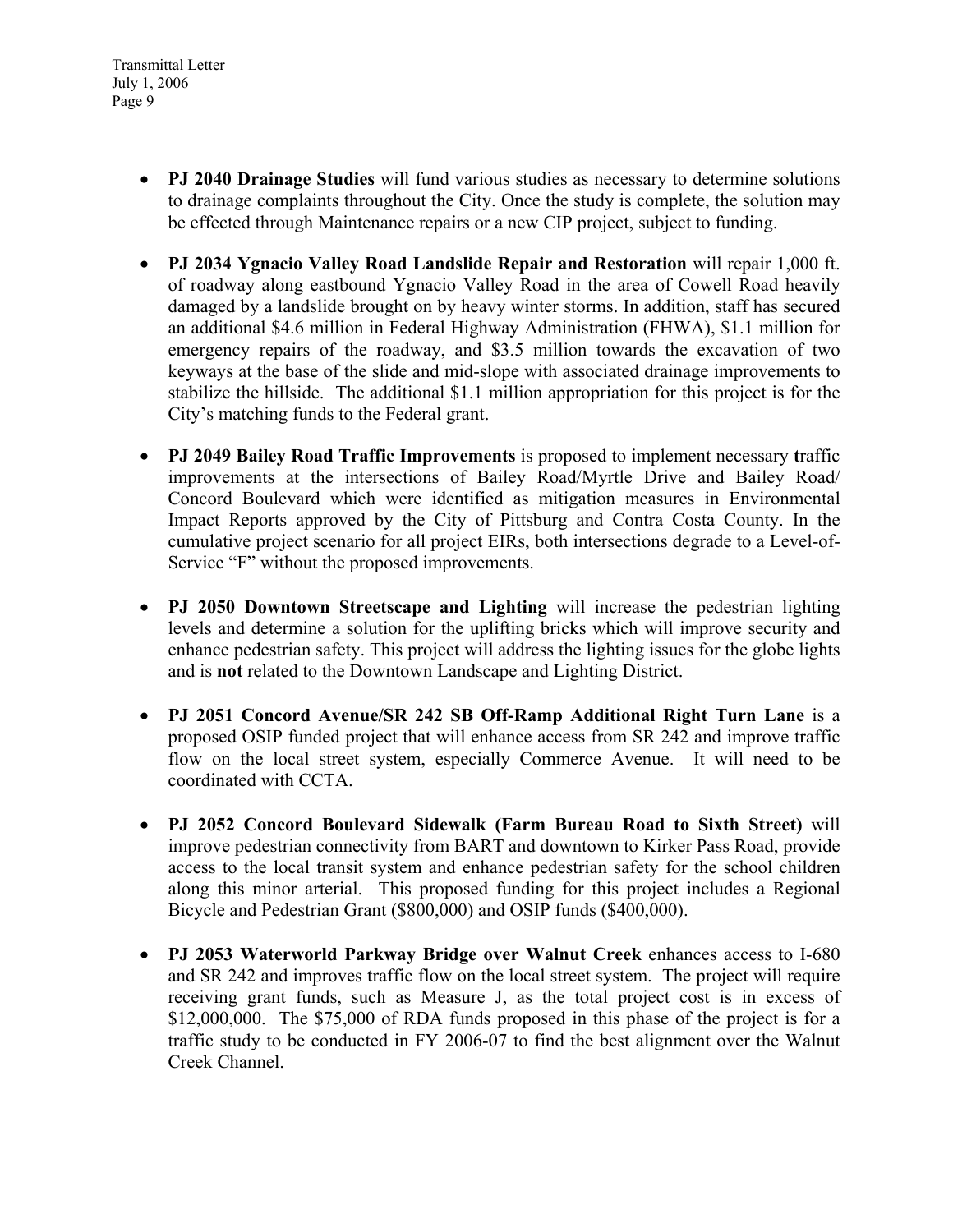- **PJ 2054 Arnold Industrial Way/Laura Alice Way/Peralta Drive Traffic Signal** will construct a traffic signal at the intersection of Arnold Industrial Way and Laura Alice Way/Peralta Drive to enhance safety of traffic flow and pedestrians crossing the street.
- **PJ 2041 Automated Fingerprint Identification System** is proposed to purchase and set-up of the Automated Fingerprint Identification System equipment. Currently all fingerprint cases with useable latents are submitted to the Contra Costa County Crime lab for entry into the AFIS system which is currently backlogged approximately 3-4 months. With an AFIS Terminal at CPD, the fingerprints could be loaded into the system daily by our Forensic Specialists which should give results in less than 24 hours.
- **PJ 2042 Public Notification Accela Module** is proposed to obtain an additional module for the City's existing Accela parcel maintenance system to facilitate improved Public notification process.
- **PJ 2043 Hillcrest Park Playground** with proposed funding from Parkland Fees, CDBG, and Community Group Funds, includes removal and disposal of old playground, installation of new ADA-compliant concrete walks and security fencing, and installation of playground equipment appropriate to children of all abilities.
- **PJ 2044 Concord Community Park Bocce Ball Courts** includes removal and disposal of old courts, installation of new ADA-compliant walks, security fencing, and construction of two new courts. Currently, the Concord Community Park bocce ball courts are closed due to the poor and dangerous condition of the courts.
- **PJ 2045 Park Infrastructure Improvements Implementation Project** is a holding account for park infrastructure improvements identified in 2005 Parkland Fees Study, which increased the developer fee. The study identified \$100 million in planned improvements to park facilities and buildings.
- **PJ 2046 Recurring Parks Facilities Costs Program** is a holding account for recurring costs for maintaining existing park infrastructure improvements identified in 2005 Parkland Fees Study, which increased the developer fee. The study identified \$3.8 million in costs for maintenance scheduled over 10-year period, or \$400,000 annually. **PJ 2047** is the implementation portion of this project for any capital projects.
- **PJ 2048 Todos Santos Plaza Improvements** is the study of potential canopy replacement options for the stage at Todos Santos Plaza. In addition, the project will install a Plaza Clock with electrical connection, footing and bollards for enhanced safety; and will install granite top facing, protective berm and reconfigured irrigation system for the Living Flag landscape feature.